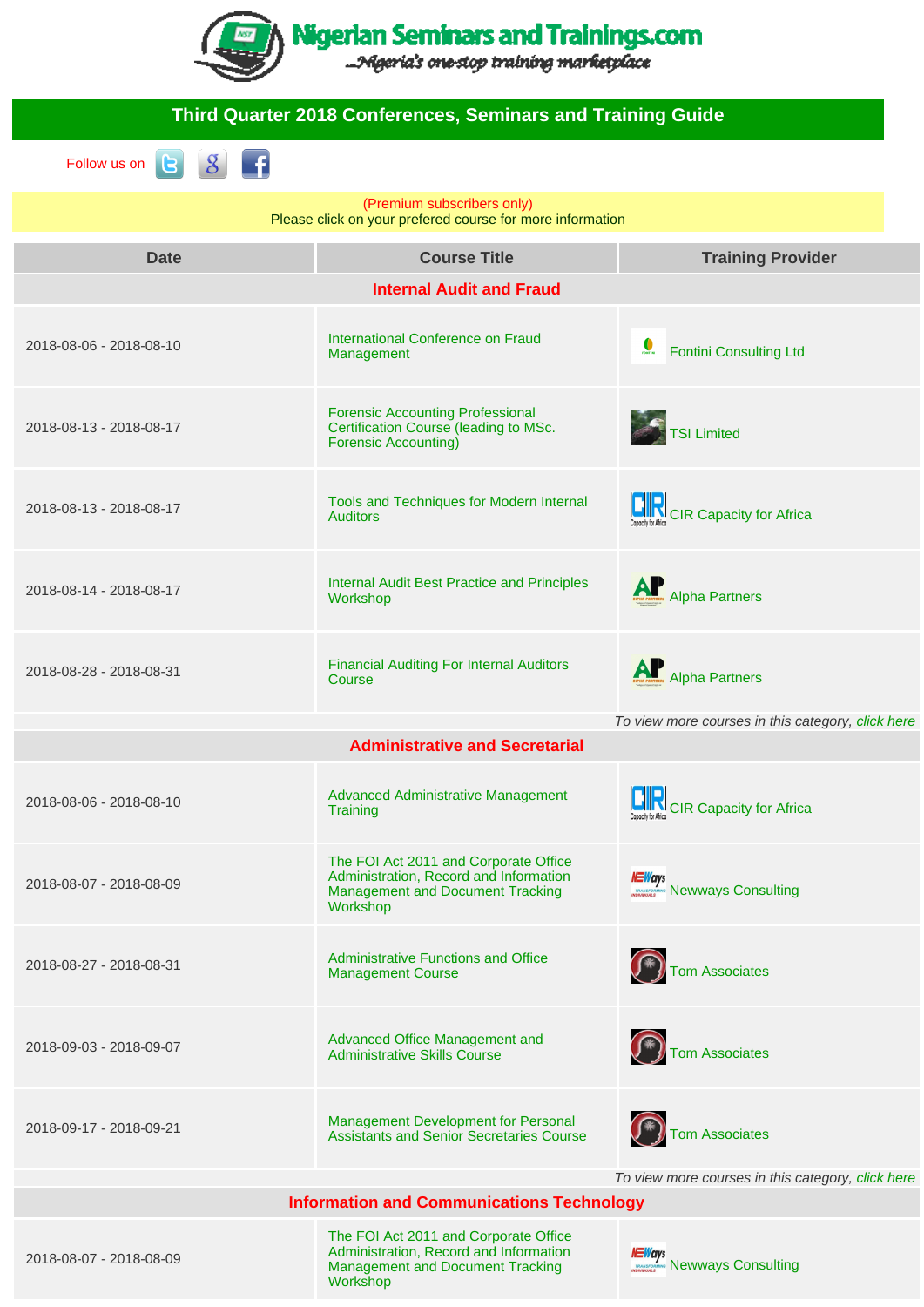| 2018-08-28 - 2018-08-31 | Configuring and Troubleshooting a Windows<br>Server Network Infrastructure                                     | AP<br><b>Alpha Partners</b>                                     |
|-------------------------|----------------------------------------------------------------------------------------------------------------|-----------------------------------------------------------------|
| 2018-08-28 - 2018-08-31 | <b>Computer Networks Workshop: Switching,</b><br><b>Routing and WANS</b>                                       | Alpha Partners                                                  |
| 2018-09-10 - 2018-09-13 | 6th Annual E-Library Management<br>Conference                                                                  | Centre for Public Service Productivity<br>and Development       |
| 2018-09-10 - 2018-09-14 | Management and Protection of Information<br>(MPI) Course                                                       | Tom Associates                                                  |
|                         |                                                                                                                | To view more courses in this category, click here               |
|                         | <b>General Management</b>                                                                                      |                                                                 |
| 2018-08-01 - 2018-08-01 | Managing the Millennials and the Generation<br>Divide Evolving in the Workplace Course                         | $(\widehat{})$ Tom Associates                                   |
| 2018-08-01 - 2018-08-03 | <b>Basic Management Process Course: Early</b><br>Stage Managers Development Programme                          | Tom Associates                                                  |
| 2018-08-07 - 2018-08-09 | <b>Emotional Intelligence for Today's</b><br>Professionals                                                     | <i><b>NEWays</b></i><br><b>MEWAYS Consulting</b>                |
| 2018-08-08 - 2018-08-10 | <b>Managerial Skills Appreciation Course: First</b><br><b>Level Managers Programme</b>                         | (Fast) Tom Associates                                           |
| 2018-08-15 - 2018-08-17 | A Manager's Personal Effectiveness Course                                                                      | Tom Associates                                                  |
|                         |                                                                                                                | To view more courses in this category, click here               |
|                         | <b>Human Resource Management</b>                                                                               |                                                                 |
| 2018-08-01 - 2018-08-01 | Managing the Millennials and the Generation<br>Divide Evolving in the Workplace Course                         | ( <del>K)</del> Tom Associates                                  |
| 2018-08-01 - 2018-08-01 | <b>Effective Performance Management</b><br>/Appraisals for HR professionals and<br><b>Administrator Course</b> | <b>SDIL</b> SDIL                                                |
| 2018-08-07 - 2018-08-09 | <b>Emotional Intelligence for Today's</b><br>Professionals                                                     | <i><b>NEWays</b></i><br><i><b>NEWAYS NEWWAYS Consulting</b></i> |
| 2018-08-13 - 2018-08-17 | Advanced Human Resources Management<br>Course                                                                  | Tom Associates                                                  |
| 2018-08-14 - 2018-08-17 | 5th Annual Labour /Trade Union Conference                                                                      | Centre for Public Service Productivity<br>and Development       |
|                         |                                                                                                                | To view more courses in this category, click here               |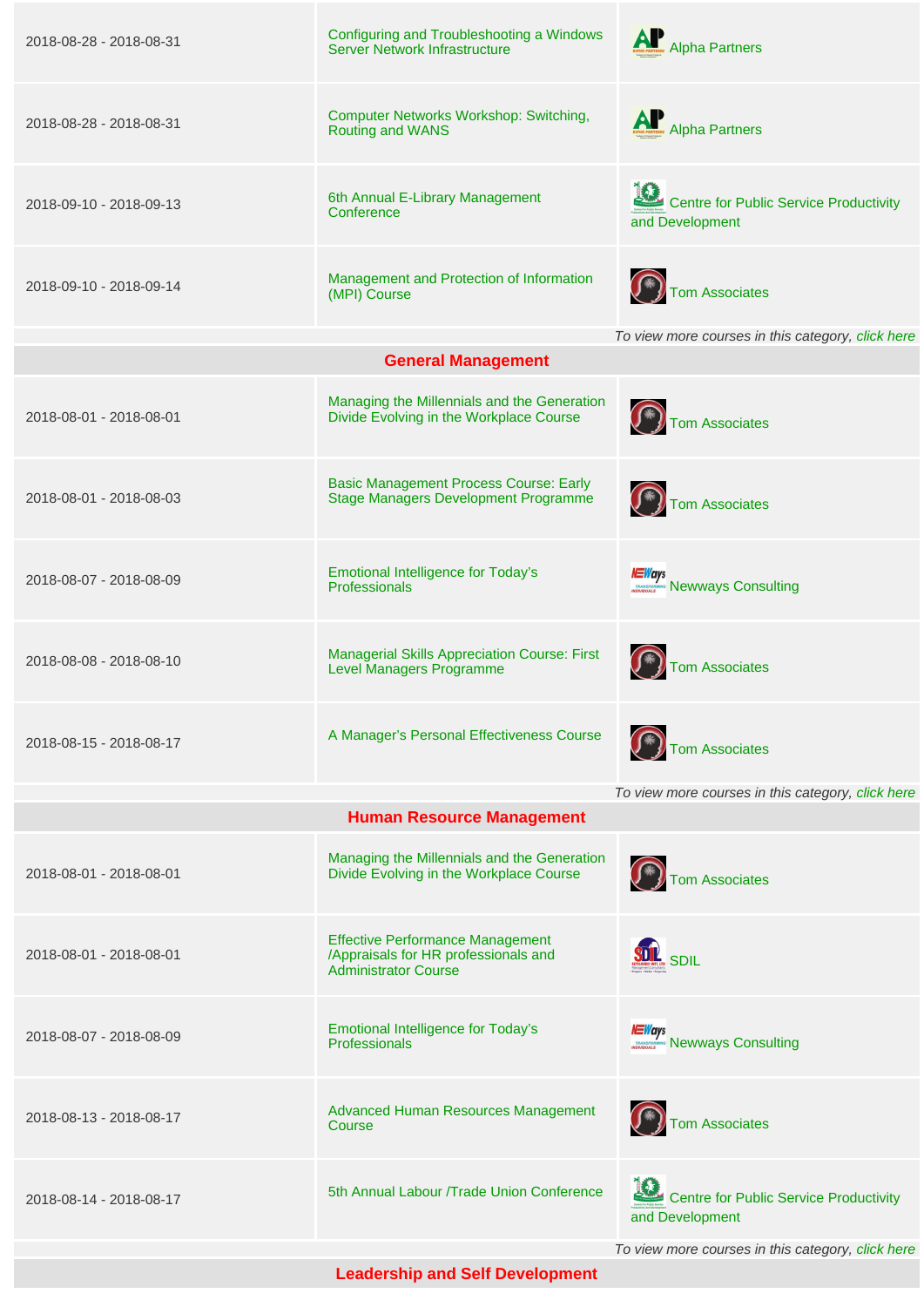| 2018-08-01 - 2018-08-03 | <b>Basic Management Process Course: Early</b><br>Stage Managers Development Programme                        | $\left(\widehat{f^*}\right)$ Tom Associates                      |
|-------------------------|--------------------------------------------------------------------------------------------------------------|------------------------------------------------------------------|
| 2018-08-06 - 2018-08-08 | Leadership and Motivation in a Multicultural<br>Environment                                                  | <b>FReenel Reenel Associates</b>                                 |
| 2018-08-06 - 2018-08-10 | Managing and Leading Innovation Course                                                                       | EuroMaTech Training and<br><b>Management Consultancy</b>         |
| 2018-08-07 - 2018-08-09 | <b>Emotional Intelligence for Today's</b><br>Professionals                                                   | <b><i>NEWays</i></b><br><i>MEWASYS MEWWAYS Consulting</i>        |
| 2018-08-13 - 2018-08-15 | The Power of Leaders                                                                                         | <b>FReenel Reenel Associates</b>                                 |
|                         | <b>Conferences AGM Seminars</b>                                                                              | To view more courses in this category, click here                |
|                         |                                                                                                              |                                                                  |
| 2018-08-06 - 2018-08-10 | International Conference on Fraud<br>Management                                                              | <b>Fontini Consulting Ltd</b>                                    |
| 2018-08-14 - 2018-08-17 | 5th Annual Labour /Trade Union Conference                                                                    | Centre for Public Service Productivity<br>and Development        |
| 2018-08-30 - 2018-08-31 | <b>School Leaders Conference</b>                                                                             | Ogudoro Leadership Trainers and<br><b>Management Consultants</b> |
| 2018-09-10 - 2018-09-13 | 6th Annual E-Library Management<br>Conference                                                                | Centre for Public Service Productivity<br>and Development        |
|                         |                                                                                                              | To view more courses in this category, click here                |
|                         | <b>Finance and Accounting</b>                                                                                |                                                                  |
| 2018-08-05 - 2018-08-09 | Financial Modelling Master - Advanced<br>Diploma Course on Financial Modelling using<br><b>Excel and VBA</b> | LEORON Professional Development<br>Institute                     |
| 2018-08-06 - 2018-08-10 | How to Enhance the Enterprise Shareholder<br><b>Value Course</b>                                             | $\left(\widehat{f}\right)$ Tom Associates                        |
| 2018-08-06 - 2018-08-07 | Certificate in Value Added Tax<br><b>Implementation Course</b>                                               | LEORON Professional Development<br>Institute                     |
| 2018-08-08 - 2018-08-10 | Management of Non-Current Assets: Fixed<br><b>Assets Management Course</b>                                   | ( <del>K)</del> Tom Associates                                   |
| 2018-08-13 - 2018-08-17 | <b>Comprehensive Basic Accounting Training</b>                                                               | ( <del>K)</del> Tom Associates                                   |
|                         |                                                                                                              | To view more courses in this category, click here                |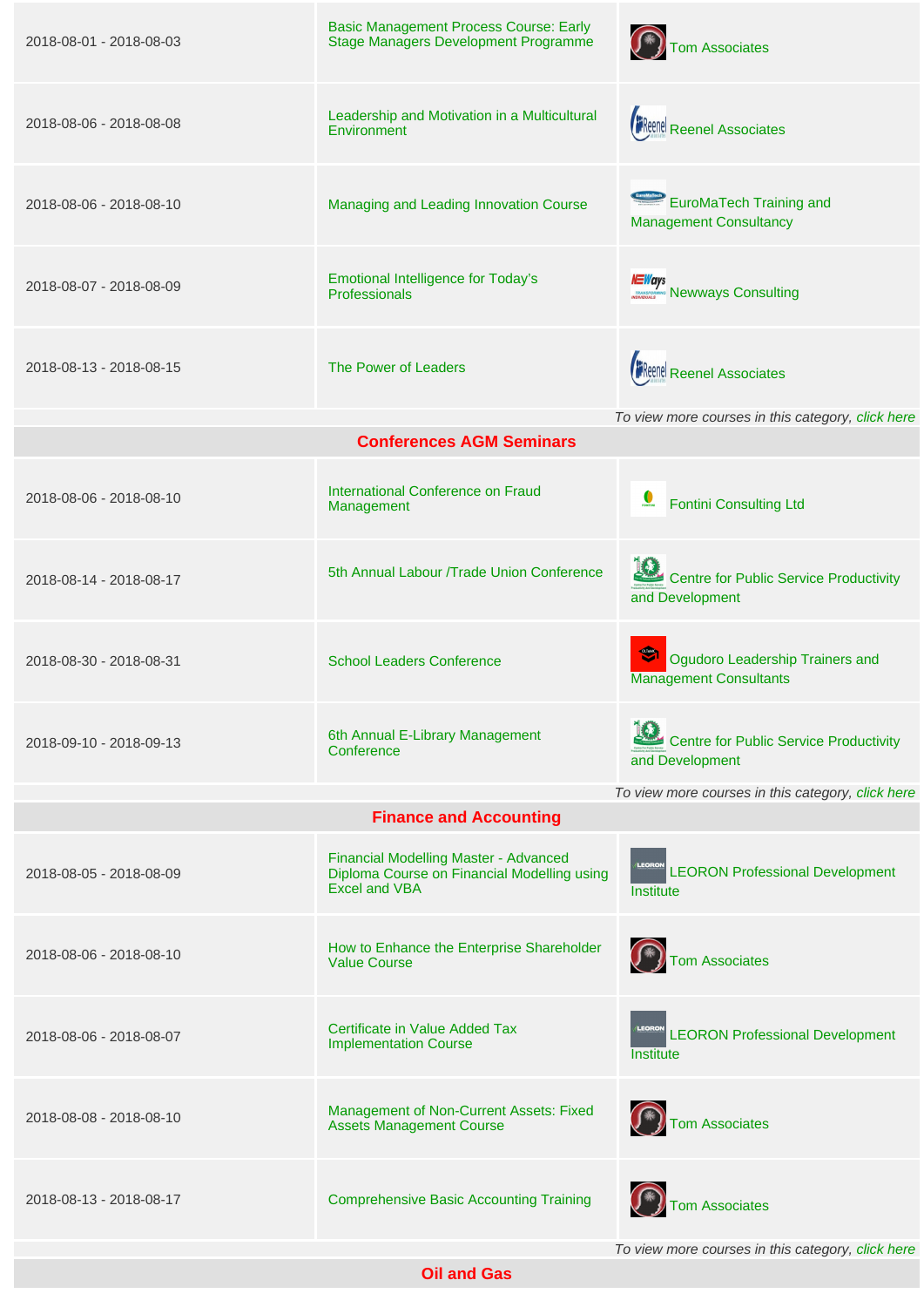| 2018-08-14 - 2018-08-17                           | Oil and Gas Project Management,<br><b>Accounting and Financial Management</b>                                             | Alpha Partners                                                       |
|---------------------------------------------------|---------------------------------------------------------------------------------------------------------------------------|----------------------------------------------------------------------|
| 2018-08-14 - 2018-08-17                           | Sales, Purchasing, Marketing and Distribution<br>of Oil and Gas                                                           | Alpha Partners                                                       |
| 2018-09-03 - 2018-09-07                           | Mini MBA: Oil and Gas and Energy<br>Management                                                                            | <b>PERMIDE PetroKnowledge Training</b>                               |
|                                                   | <b>Project Management</b>                                                                                                 | To view more courses in this category, click here                    |
|                                                   |                                                                                                                           |                                                                      |
| 2018-08-11 - 2018-08-25                           | <b>Project Management Professional Training</b>                                                                           | Ik Michaels Consulting                                               |
| 2018-08-14 - 2018-08-17                           | Oil and Gas Project Management,<br><b>Accounting and Financial Management</b>                                             | Alpha Partners                                                       |
| 2018-09-10 - 2018-09-14                           | Monitoring and Evaluation (M and E) of<br><b>Government Projects Course</b>                                               | ( <del>K)</del> Tom Associates                                       |
|                                                   | <b>Marketing and Sales Management</b>                                                                                     | To view more courses in this category, click here                    |
|                                                   |                                                                                                                           |                                                                      |
| 2018-08-01 - 2018-08-03                           | <b>Banking Services and Marketing Strategies</b><br>Workshop                                                              | $\left(\widehat{})\right)$ Tom Associates                            |
| 2018-08-01 - 2018-08-03                           | The Techniques of Consultative Selling<br>Training                                                                        | ( <del>K)</del> Tom Associates                                       |
| 2018-08-07 - 2018-08-10                           | Making Your Business Blossom in a<br>Suppressive Market: Groundbreaking Action<br>Plans Course for Cutting-Edge Companies | Tom Associates                                                       |
| 2018-08-09 - 2018-08-10                           | Selling In a Difficult Environment Course                                                                                 | ( <del>R)</del><br>Tom Associates                                    |
| 2018-08-13 - 2018-08-14                           | <b>Strategies for Finding and Winning New</b><br><b>Business Course</b>                                                   | mpach<br>Impact Training and Management<br><b>Consulting Limited</b> |
| To view more courses in this category, click here |                                                                                                                           |                                                                      |
|                                                   | <b>Logistics and Supply Chain Management</b>                                                                              |                                                                      |
| 2018-08-01 - 2018-08-03                           | Inventory, Logistics and Distribution<br><b>Management Course</b>                                                         | Tom Associates                                                       |
| 2018-08-27 - 2018-08-31                           | <b>Strategic Procurement and Vendor</b><br><b>Management Course</b>                                                       | Tom Associates                                                       |
| 2018-08-28 - 2018-08-31                           | <b>Effective Inventory Management Techniques</b><br>and Control Workshop                                                  | Alpha Partners                                                       |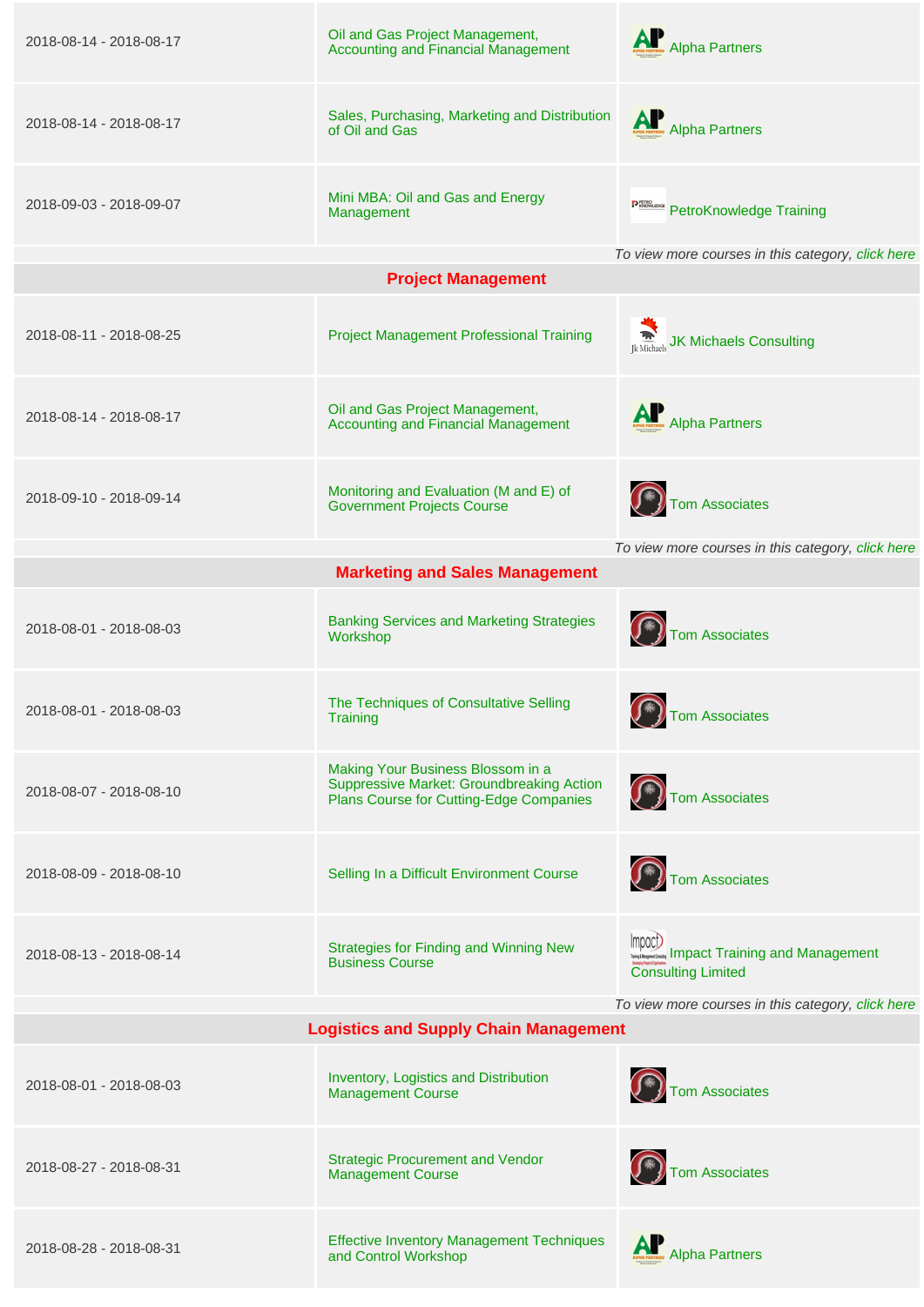| 2018-08-28 - 2018-08-31                           | <b>Effective Purchasing, Tendering and Supplier</b><br><b>Selection Workshop</b>                      | Alpha Partners                                                                      |
|---------------------------------------------------|-------------------------------------------------------------------------------------------------------|-------------------------------------------------------------------------------------|
|                                                   |                                                                                                       | To view more courses in this category, click here                                   |
|                                                   | <b>Time and Self Management</b>                                                                       |                                                                                     |
| 2018-08-09 - 2018-08-10                           | Time and Priority Management Course                                                                   | Impact)<br>Impact Training and Management<br><b>Consulting Limited</b>              |
| 2018-08-29 - 2018-08-31                           | Effective Management of Time, Priority and<br><b>Work Pressure Course</b>                             | (*)<br>Tom Associates                                                               |
|                                                   | <b>Entrepreneurship and Business Development</b>                                                      | To view more courses in this category, click here                                   |
| 2018-08-01 - 2018-08-03                           | How to Turn Around an Underperforming<br><b>Business Course</b>                                       | ( <sup>*</sup> ) Tom Associates                                                     |
| 2018-08-06 - 2018-08-10                           | How to Enhance the Enterprise Shareholder<br><b>Value Course</b>                                      | Tom Associates                                                                      |
| 2018-08-08 - 2018-08-10                           | <b>Competency Training for Business</b><br><b>Development Executives</b>                              | Tom Associates                                                                      |
| 2018-08-16 - 2018-08-17                           | <b>Starting Your New Business Course:</b><br>Develop All You Need in 2 Days                           | Tom Associates                                                                      |
| 2018-09-04 - 2018-09-07                           | <b>Business Literacy Course - Mastering the</b><br><b>Dynamics of Business Drivers</b>                | Tom Associates                                                                      |
|                                                   |                                                                                                       | To view more courses in this category, click here                                   |
|                                                   | <b>Banking and Insurance</b>                                                                          |                                                                                     |
| 2018-08-01 - 2018-08-03                           | <b>Banking Services and Marketing Strategies</b><br>Workshop                                          | Tom Associates                                                                      |
| 2018-08-22 - 2018-08-24                           | <b>Bank Operations Deliverables and Critical</b><br><b>Behavioral Issues</b>                          | <b><i><u>Synaptic</u></i></b><br>Consulting Symantic Consulting                     |
| 2018-08-24 - 2018-08-25                           | Sustainable Banking - Managing Direct and<br><b>Indirect Environmental and Social Risks</b><br>Course | OIN-CSR International Network for Corporate<br><b>Social Responsibility (INCSR)</b> |
| 2018-08-27 - 2018-08-31                           | <b>Bank Lending and Credit Administration</b><br>Workshop                                             | Tom Associates                                                                      |
| To view more courses in this category, click here |                                                                                                       |                                                                                     |
| <b>Health, Safety and Environment (HSE)</b>       |                                                                                                       |                                                                                     |
| 2018-08-02 - 2018-08-03                           | Job Hazard Analysis Training: Health and<br>Safety Hazards at SME's Worksites                         | ( <del>K)</del> Tom Associates                                                      |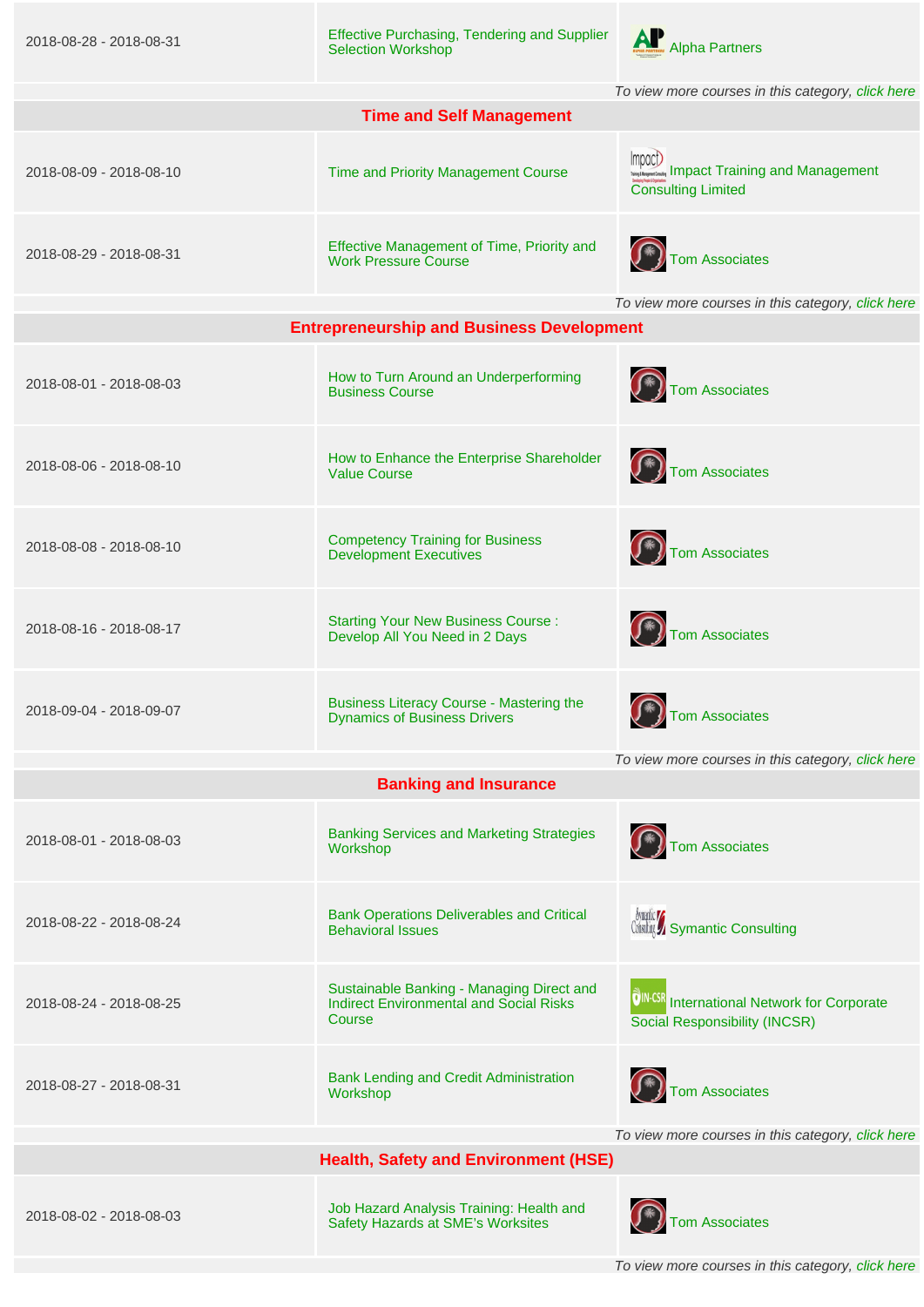| <b>Public Administration</b>                                                      |                                                                                                                       |                                                                     |  |
|-----------------------------------------------------------------------------------|-----------------------------------------------------------------------------------------------------------------------|---------------------------------------------------------------------|--|
| 2018-08-06 - 2018-08-10                                                           | <b>Public Sector Service Transformation Course</b>                                                                    | $\left(\widehat{**}\right)$ Tom Associates                          |  |
| 2018-08-13 - 2018-08-17                                                           | <b>Excellent English Course for Public Service</b><br><b>Officers</b>                                                 | Tom Associates                                                      |  |
| 2018-08-18 - 2018-08-24                                                           | <b>Accelerated Certification Training in Public</b><br><b>Relations</b>                                               | Ogudoro Leadership Trainers and<br><b>Management Consultants</b>    |  |
|                                                                                   | <b>Strategic Management</b>                                                                                           | To view more courses in this category, click here                   |  |
| 2018-08-08 - 2018-08-10                                                           | <b>Mastering Competitive Positioning, Blue</b><br>Ocean Strategy and Value Chain<br><b>Management Course</b>          | $\left(\widehat{A}\right)$ Tom Associates                           |  |
| 2018-08-13 - 2018-08-17                                                           | Medium Term Sector Strategies Training for<br>Ministries, Department and Agencies                                     | Tom Associates                                                      |  |
| 2018-08-27 - 2018-08-31                                                           | Managing the Monitoring and Evaluation<br><b>Functions</b>                                                            | (O) Human Capital Associates                                        |  |
| 2018-09-17 - 2018-09-19                                                           | <b>Strategic Managerial Accounting Course:</b><br>Cost Behaviors, Systems and Analysis                                | Tom Associates<br>To view more courses in this category, click here |  |
|                                                                                   | <b>Report and Speech Writing</b>                                                                                      |                                                                     |  |
| 2018-08-09 - 2018-08-10                                                           | Incident Investigation and Reporting Course                                                                           | $\left(\widehat{f^*}\right)$ Tom Associates                         |  |
|                                                                                   | <b>Media and Communication</b>                                                                                        | To view more courses in this category, click here                   |  |
| 2018-08-13 - 2018-08-17                                                           | <b>Excellent English Course for Public Service</b><br><b>Officers</b>                                                 | $\left(\widehat{})\right)$ Tom Associates                           |  |
| 2018-08-18 - 2018-08-24                                                           | <b>Accelerated Certification Training in Public</b><br><b>Relations</b>                                               | Ogudoro Leadership Trainers and<br><b>Management Consultants</b>    |  |
| To view more courses in this category, click here<br><b>Operations Management</b> |                                                                                                                       |                                                                     |  |
| 2018-08-13 - 2018-08-17                                                           | ISO 14001:2015 Enviromental Management<br>System Lead Implementer Course (PECB<br>Certified)                          | Tenol Alpha                                                         |  |
| 2018-08-14 - 2018-08-17                                                           | <b>Excellent Operations Management Course:</b><br>Value Improvement in Manufacturing and<br><b>Service Operations</b> | $\left(\widehat{J^*}\right)$ Tom Associates                         |  |
| 2018-08-27 - 2018-08-31                                                           | ISO/IEC 27001 Information Security<br>Management System Lead Auditor Course<br>(IRCA)                                 | Tenol Alpha                                                         |  |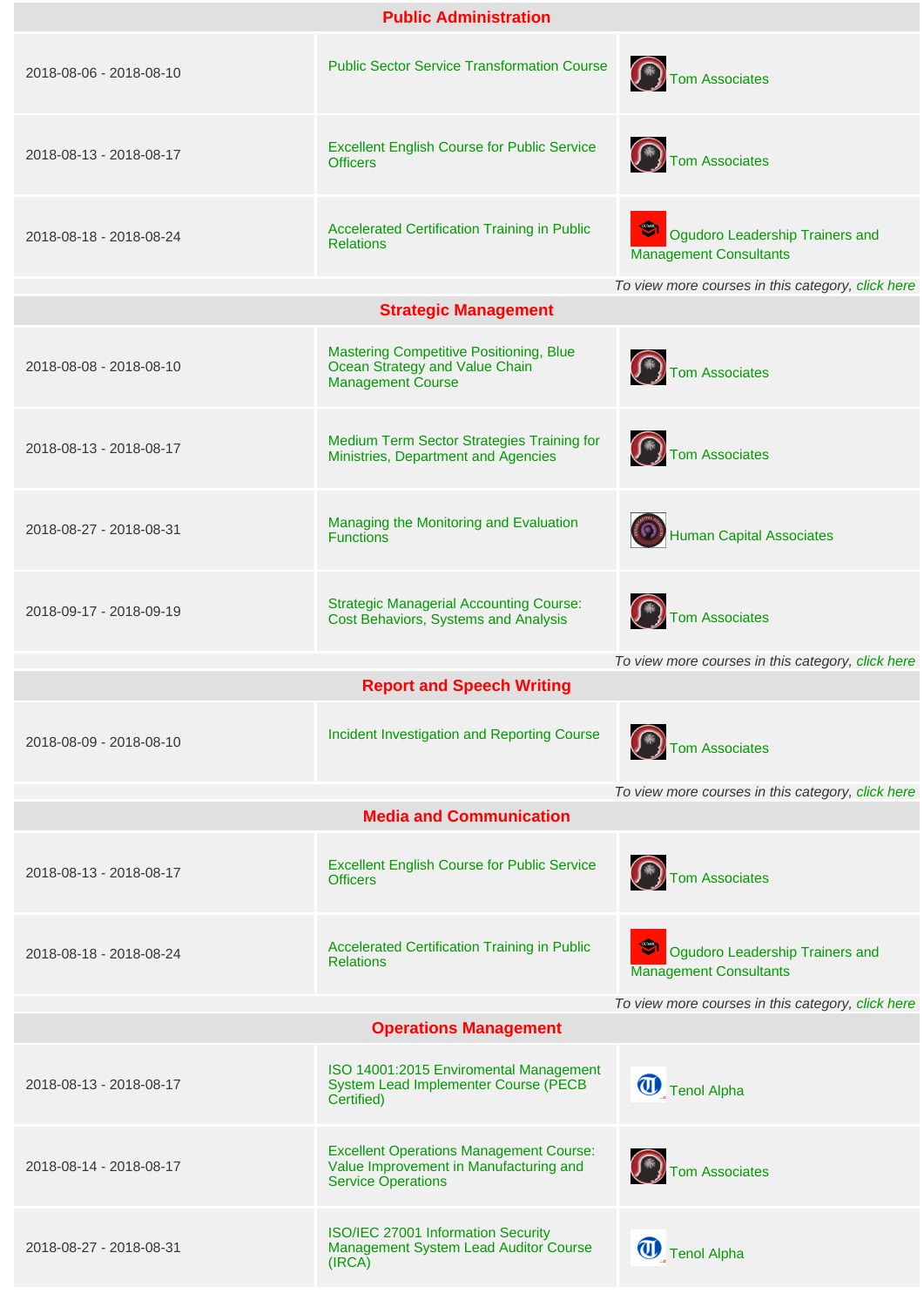2018-08-28 - 2018-08-31 [Current Good Manufacturing Practices](https://www.nigerianseminarsandtrainings.com/event_detail?id=46763) [Course \(cGMP\)](https://www.nigerianseminarsandtrainings.com/event_detail?id=46763) [Tom Associates](https://www.tomassociatesng.com)



To view more courses in this category, [click here](https://www.nigerianseminarsandtrainings.com/operations-management)

| <b>Customer Service and Support</b>               |                                                                                         |                                                   |  |
|---------------------------------------------------|-----------------------------------------------------------------------------------------|---------------------------------------------------|--|
| 2018-08-15 - 2018-08-17                           | <b>Front Desk and Customer Relations Skills</b><br>Course                               | Tom Associates                                    |  |
| 2018-08-28 - 2018-08-31                           | <b>Customer Service Excellence Training: How</b><br>to Win and Keep Customers           | AP<br>Mpha Partners                               |  |
| 2018-09-11 - 2018-09-14                           | <b>Competencies in Service Strategy Course</b>                                          | Tom Associates                                    |  |
| 2018-09-20 - 2018-09-21                           | How to Create Positive Customer Experience<br>Training: Service as an Art and a Science | Tom Associates                                    |  |
|                                                   |                                                                                         | To view more courses in this category, click here |  |
|                                                   | <b>Engineering and Technical Skills</b>                                                 |                                                   |  |
| 2018-08-01 - 2018-08-03                           | AC Frequency Drives Course - Danfoss and<br>Siemens: Operation and Troubleshooting      | Angelus Consulting and Research<br>Limited        |  |
| 2018-08-27 - 2018-08-31                           | <b>Reliability Centered Maintenance (RCM)</b><br>Management                             | Human Capital Associates                          |  |
| 2018-08-28 - 2018-08-31                           | Structural Design, Condition Assessment and<br><b>Renovation of Buildings</b>           | Alpha Partners                                    |  |
| 2018-08-28 - 2018-08-31                           | <b>Improving Effectiveness of Works, Services</b><br>and Maintenance Department         | Alpha Partners                                    |  |
| 2018-08-29 - 2018-08-31                           | Optimal Handling of Generators and Other<br><b>Related Equipment</b>                    | CORE<br>TRAINERS<br><b>Core Trainers</b>          |  |
|                                                   |                                                                                         | To view more courses in this category, click here |  |
|                                                   | <b>Energy and Power</b>                                                                 |                                                   |  |
| 2018-09-03 - 2018-09-07                           | Mini MBA: Oil and Gas and Energy<br>Management                                          | <b>PROMIDOR</b> PetroKnowledge Training           |  |
| To view more courses in this category, click here |                                                                                         |                                                   |  |
| <b>Legal and Legislative</b>                      |                                                                                         |                                                   |  |
| 2018-08-28 - 2018-08-31                           | Negotiating, Drafting and Understanding<br><b>Contracts Workshop</b>                    | Alpha Partners                                    |  |
|                                                   |                                                                                         | To view more courses in this category, click here |  |

**Event Planning and Management**